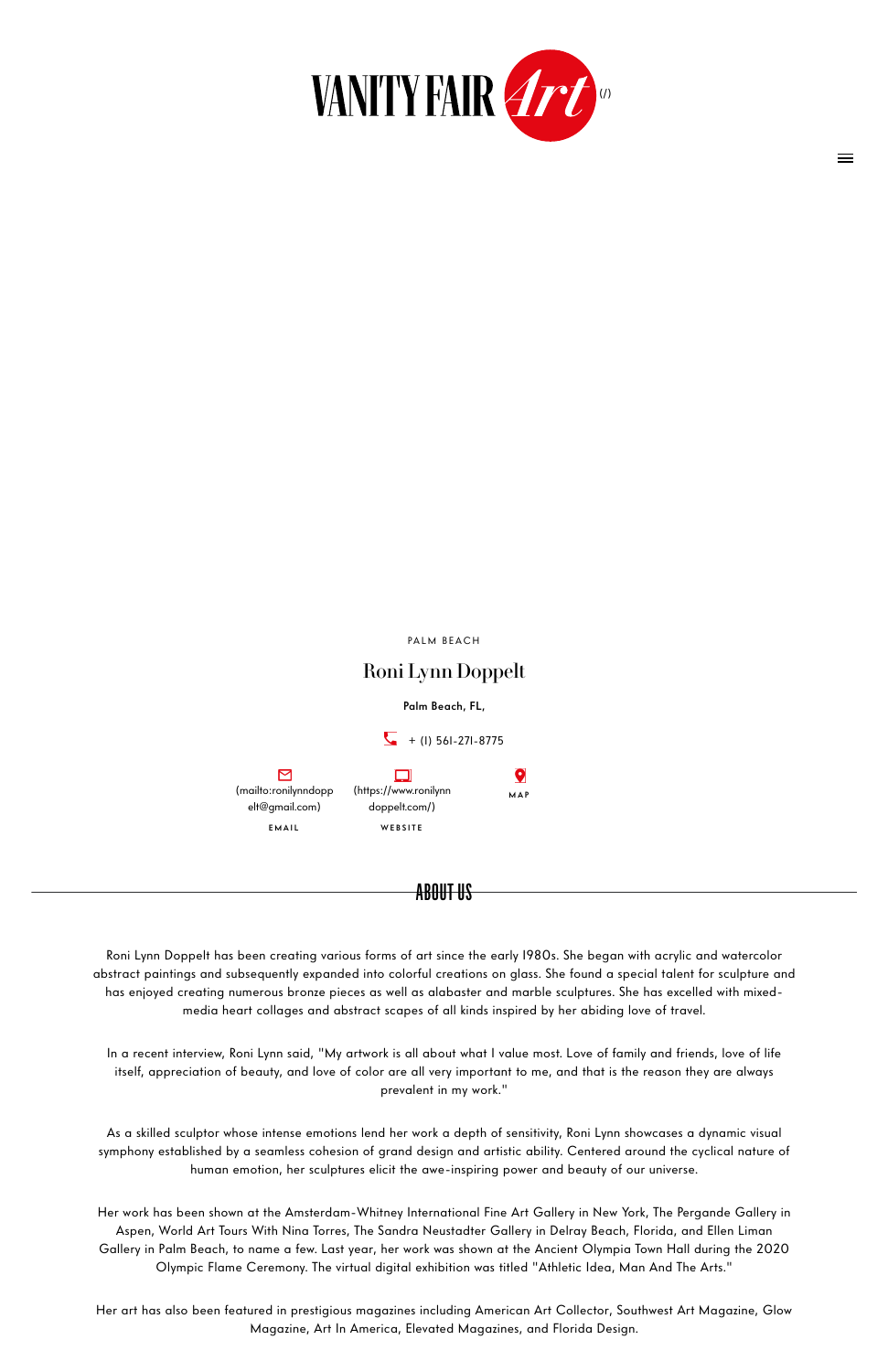Most notably, Roni Lynn has contributed her artwork to various charities for fundraising events and has generously donated significant original pieces to foundations such as Morse Life, Pink Aid, Donna Klein, and Albert Einstein College.



Main Image (above): Unicorn 3 units of 48" X 48" Acrylic on canvas.

Rainbow Pearl, 48" X 60" Acrylic on canvas.



Reflection, 48" X 60" Acrylic on canvas.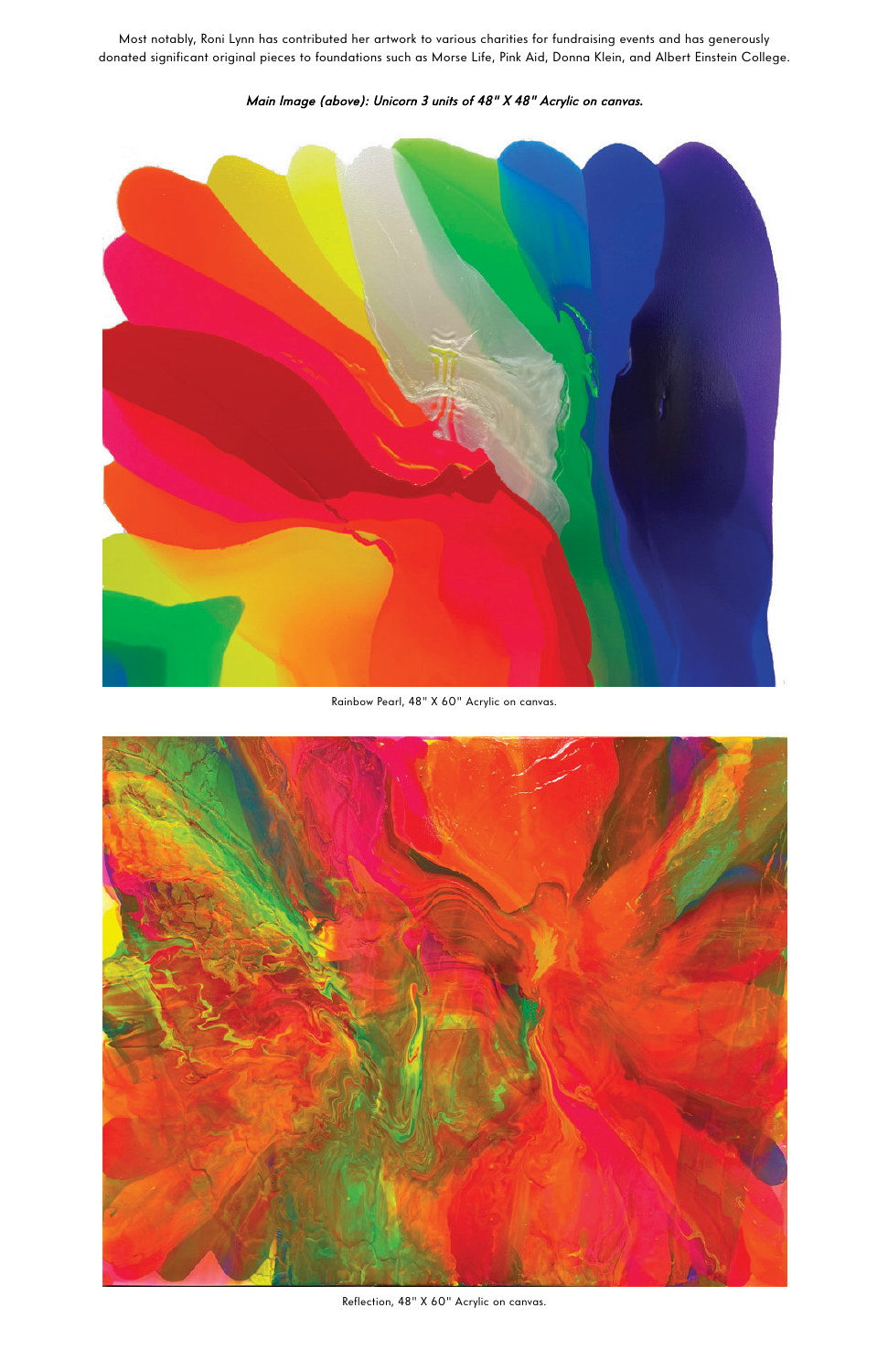

Reunited, 48" X 60" Acrylic on canvas.



Images of Sculptures: Wave 2, Hanging out and out of this world.